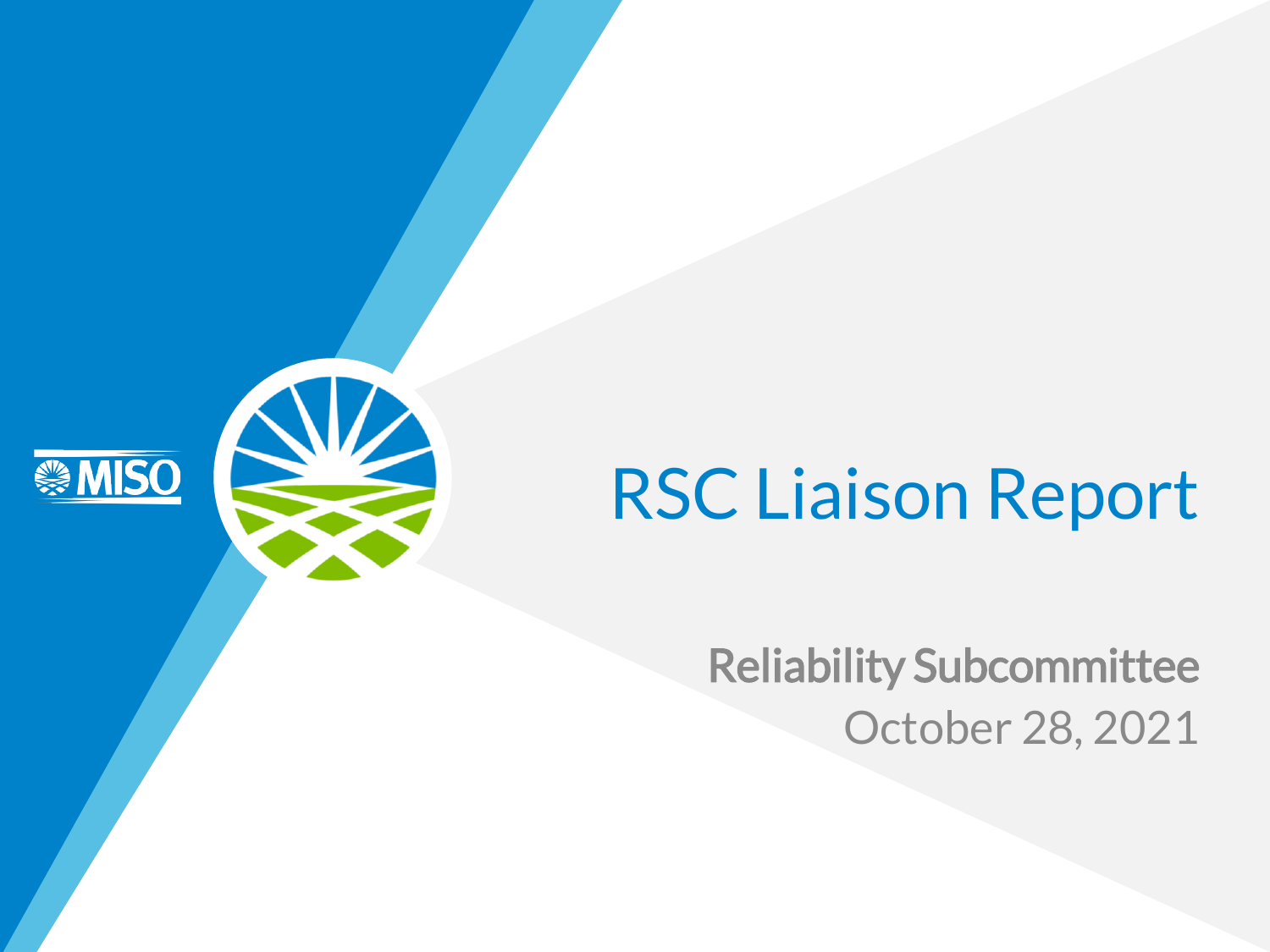

- Operations Monthly Updates September 2021
- Short Term Reserve Update
- Parallel Flow Visualization (PFV)
- Upcoming Workshops:
	- STR Workshop to be held on November 2

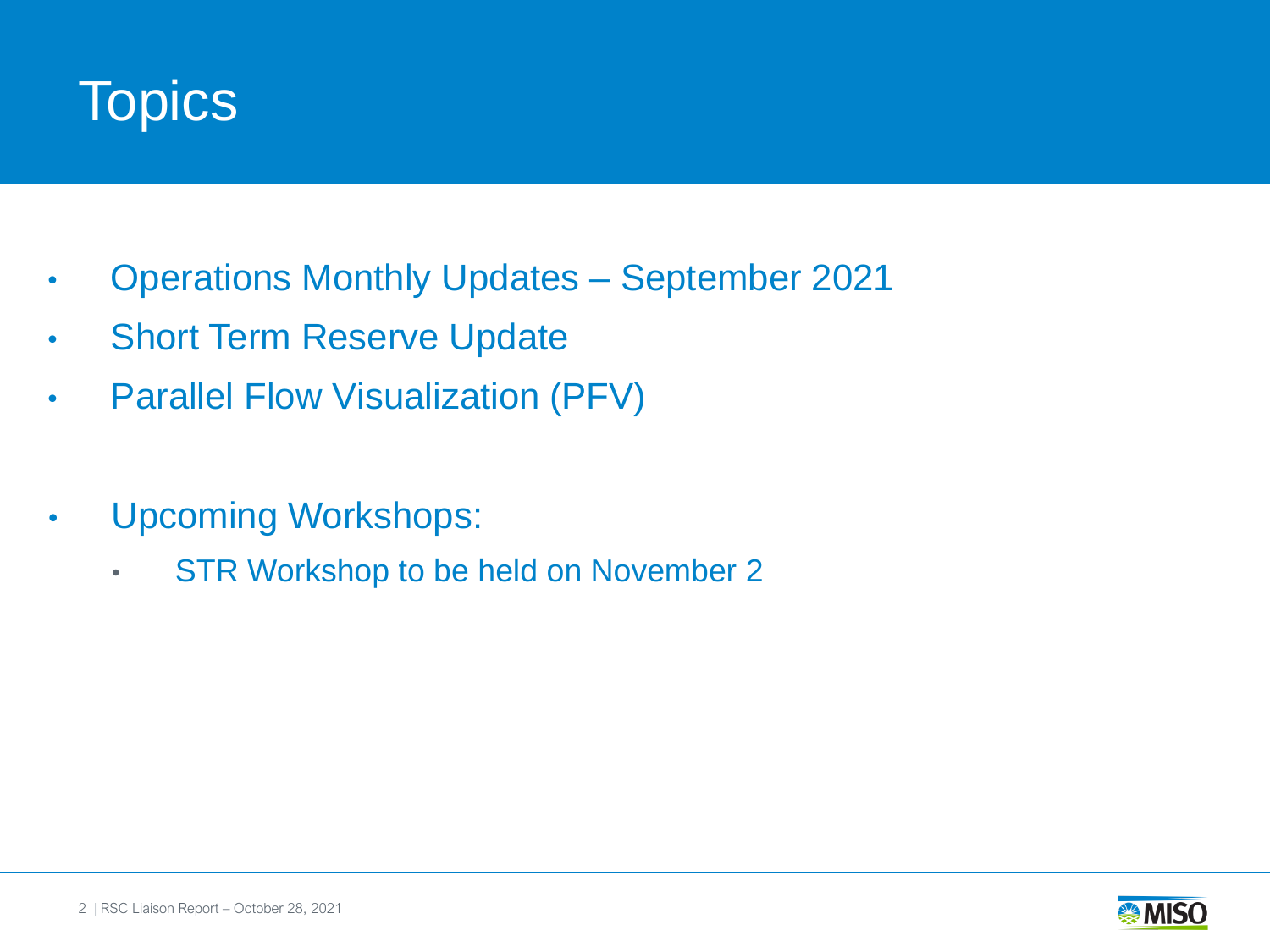## MISO's reliability, markets and operational functions performed well in September 2021



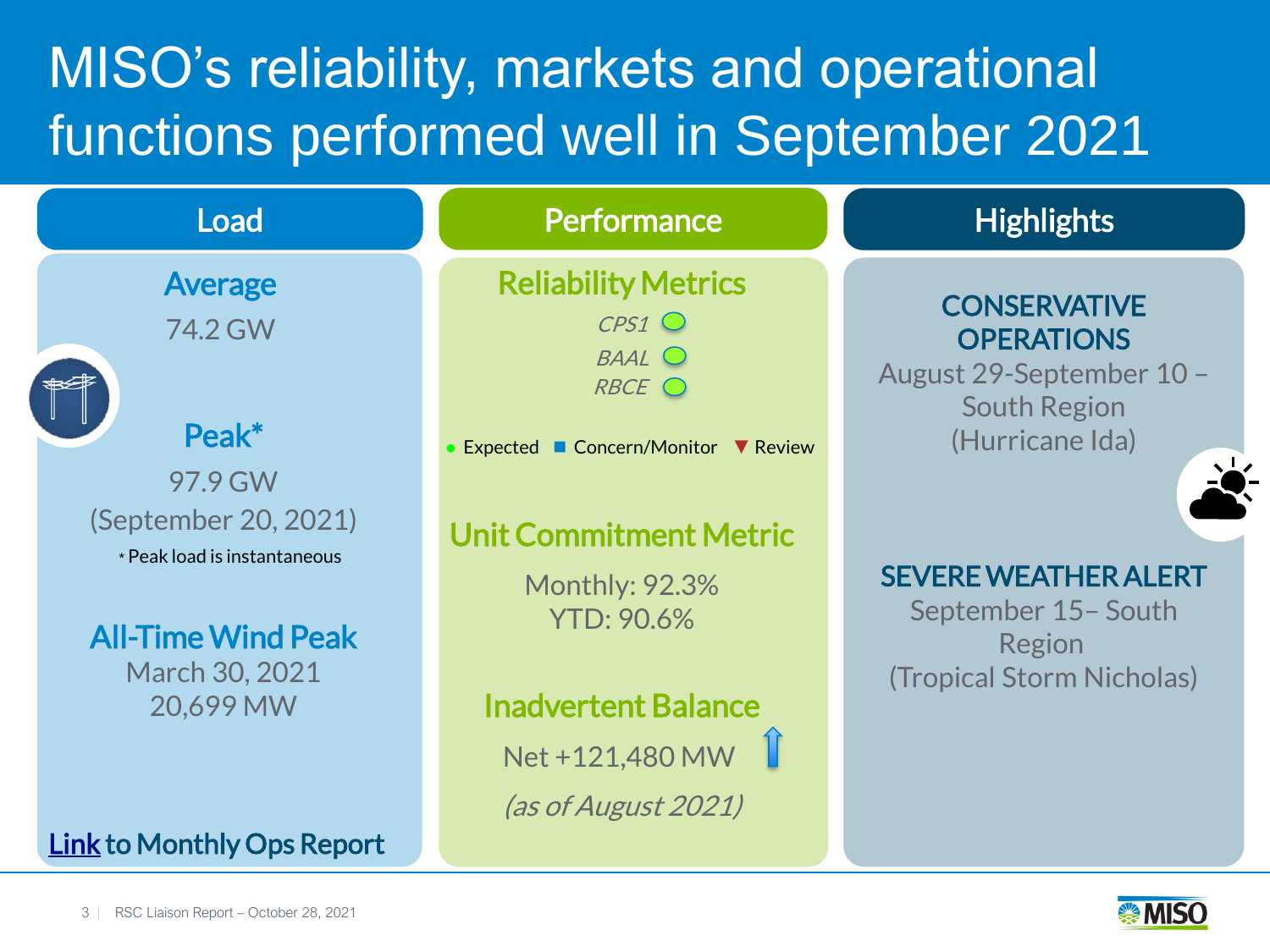#### Concurrent tariff filings are required for temporary Short-Term Reserve (STR) demand curve price waiver and formulation change

- The STR design counts contingency reserves towards STR requirements, while regulating reserves are not counted
- As a result, high STR prices can potentially cause regulating reserve shortages
- MISO has identified a formulation change that will allow cleared regulation to also count towards STR requirements, eliminating the "competition" and potential regulation shortages
- MISO seeks a waiver to adjust the STR Post Reserve Deployment Constraint Demand Curve avoiding inappropriate Regulating Reserve shortages until the formulation change can be implemented in 2022
- Contact: Bill Peters (bpeters@misoenergy.org)

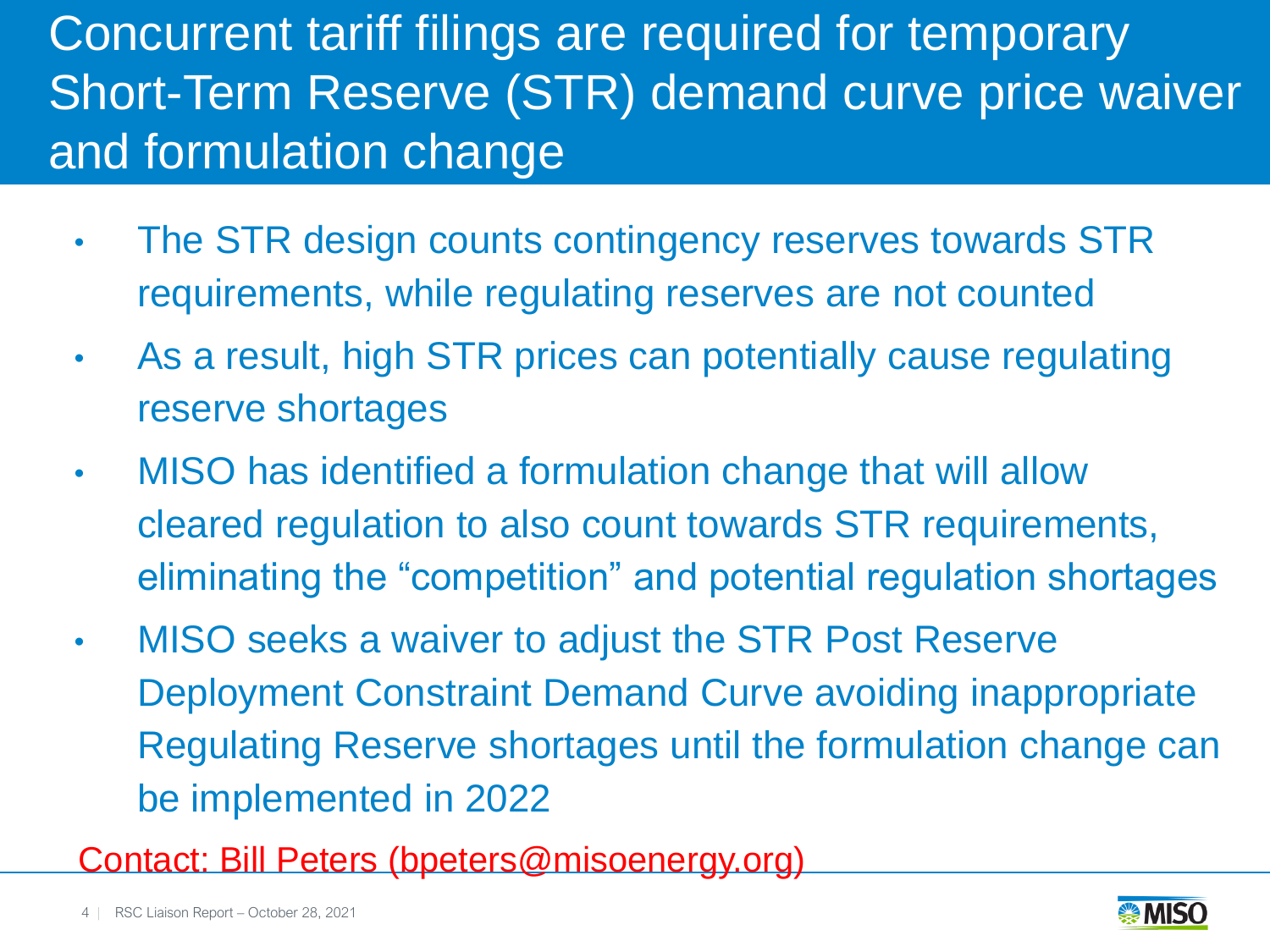### Parallel Flow Visualization (PFV)

- The approved WEQ Version 003.3 was recorded in the Federal Registry on June 2, 2021
- Compliance filing is due March 2, 2022
- Planned implementation date of June 2, 2022

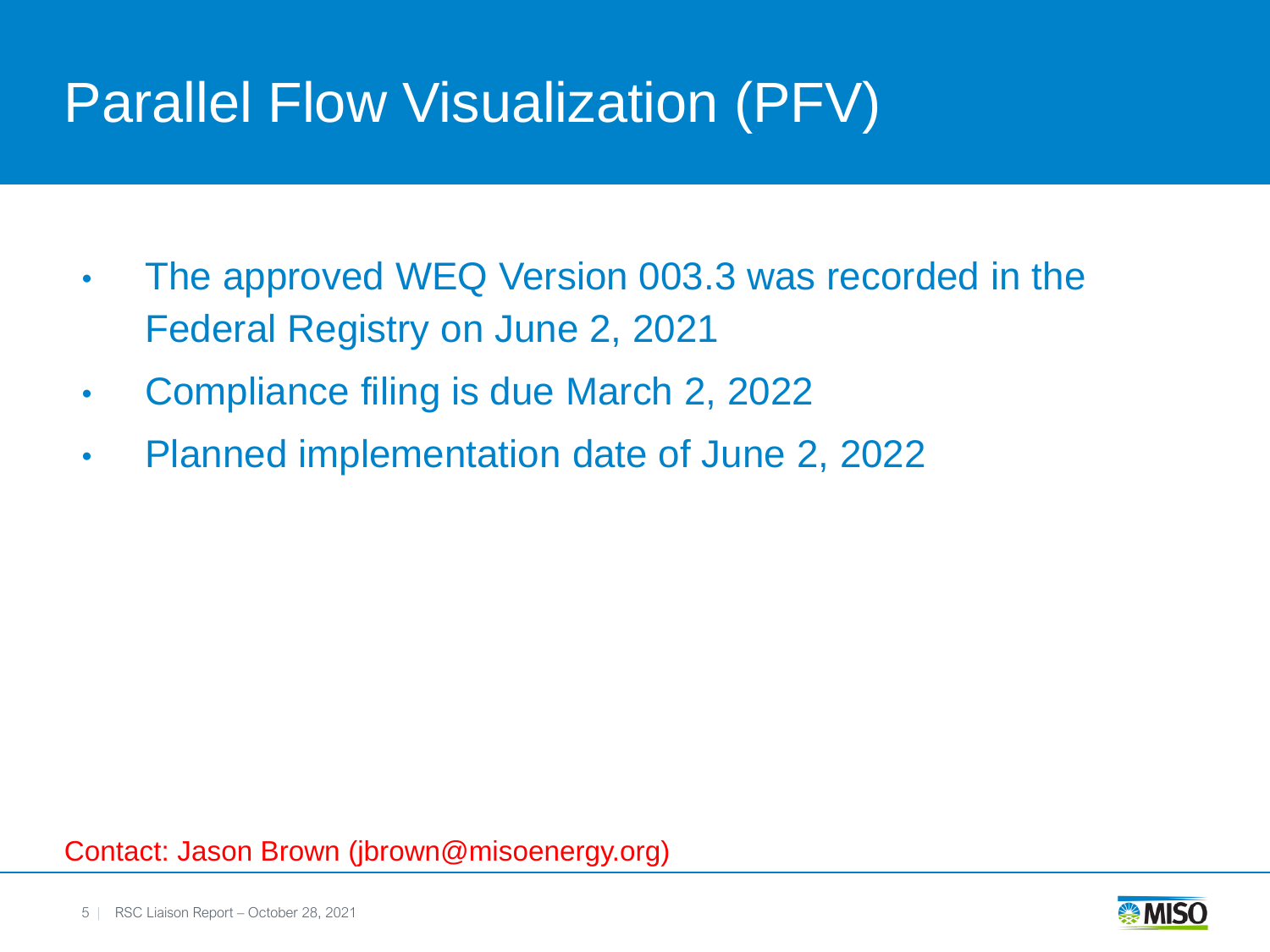### Short Term Reserve Workshop to be held on November 2

"Getting Started with Short-Term Reserve" Workshop will be held on Tuesday November 2, 2021

10:00am –12:00pm ET/ 9:00am –11:00am CT

Conference Call/WebEx only

Meeting Information: [https://www.misoenergy.org/events/str---get-ready-for-short-term](https://www.misoenergy.org/events/str---get-ready-for-short-term-reserve---november-2-2021/)reserve---november-2-2021/

Contact: Bill Peters (bpeters@misoenergy.org)